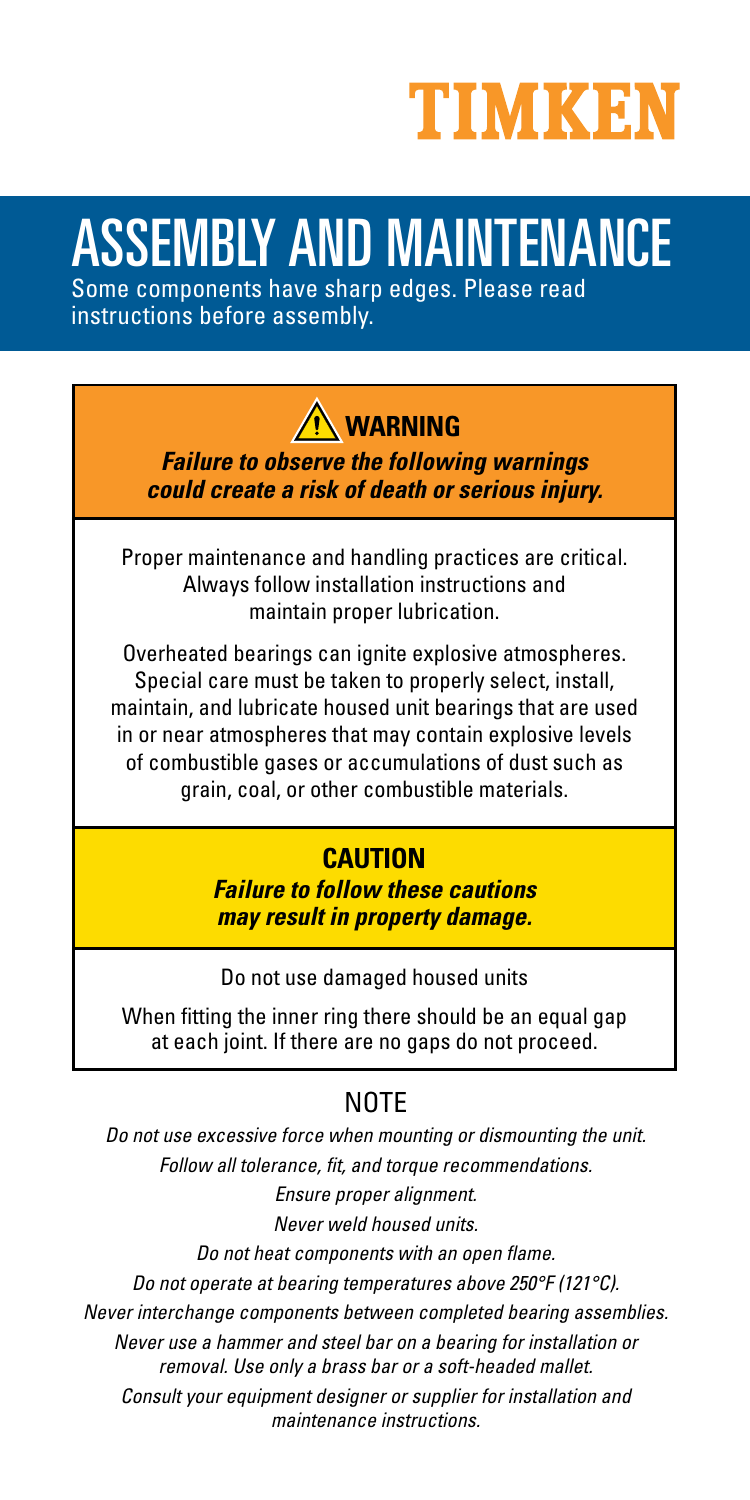



#### 1. Shaft Check

When fitting bearings on both new and existing installations, the shaft need only be raised 1 to 2 millimetres. This should provide sufficient clearance to allow for easy fitting. Prior to the assembly of any bearing components the shaft must be checked for size, roundness and parallelism.

- Check a minimum of three positions along the journal length.
- Check a minimum of three positions around the shaft to establish roundness.
- Shaft tolerances and shaft surface finish are found in the SRB Technical Catalogue.

#### 2. Fitting the Inner Ring

- Carefully unpack and clean the bearing removing all preservatives.
- Inner race locating clamping rings cannot be removed before the cage has been dismantled.
- Care must be taken that no damage occurs when cage halves are separated.



#### PLEASE NOTE: SPRING CLIPS SHOULD ALWAYS BE RETAINED ON ONE CAGE HALF.

- Clean the shaft and lightly oil the bore of the inner race.
- Place the two inner race halves in approximately the correct position with the joints at the top and bottom. With the joints in that position it will allow easy access to the clamp ring screws later when they are tightened.
- Ensure that the match marks (black band) in the clamp ring groove on one side of the race coincide.
- Fit the inner race locating clamping rings. Ensure that the correct clamp ring is fitted in the corresponding groove. To assist in this the clamping rings are intentionally manufactured to different widths on the more popular

 sizes. In addition, the match-marking groove found on the inner race is repeated on the corresponding clamping ring.

- Make sure that the thrust faces are not damaged when the rings enter the grooves.
- The joints should be at 90° to the inner race joints and the screws should be tightened in such a way that there are four equal gaps.
- Screws should only be finger tight so that the race can be adjusted axially into its final position.
- When fitting the inner ring there should be an equal gap at each joint. If there are no gaps do not proceed.





#### 3. Pre-Assembly of the Outer Race into the Seating Groove in the Housing

- The housing must be cleaned thoroughly removing all preservatives. If reusing an existing housing it is essential that the outer race seating groove is clean and free of any hardened grease deposits or corrosion.
- Lightly oil the seating groove and the outside diameter of the outer race halves.
- Place the race halves of the expansion or retained type into the seating groove and ensure that:
	- The match marking numbers on the edge of each race half coincide.
	- The lubrication hole in the outer race is in the upper housing half.
	- The outer race joints should protrude equally above the housing joint faces.

If a retained bearing is being fitted:

- Pre-assemble the housing halves and fully tighten the joint socket head cap screws.
- Ensure that the joints are closed.
- Fit the pins and screws provided and tighten up evenly to ensure that the outer race is fixed square against the opposite shoulder of the seating groove.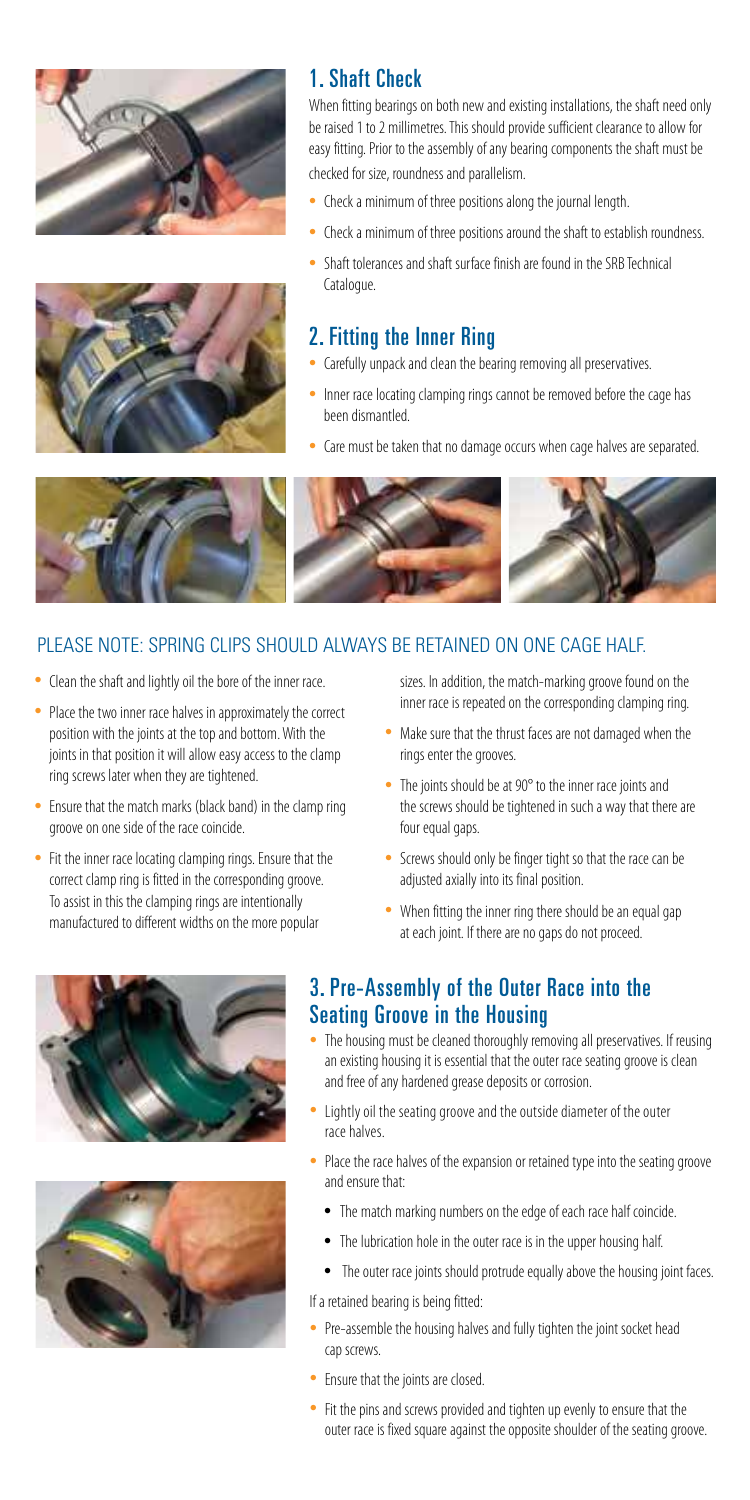



- When assembling large bearings, fit outer race retaining screws provided. Ensure that the flat washers are not omitted and that the screws do not protrude above the track surface.
- Separate the housing halves, these are now ready for final assembly.
- Fit the appropriate seals. The seal grooves in the standard housing are suitable for felt and synthetic rubber. If the bearing is inspected or replaced on an existing installation and the housing is re-used, we advise that new seals are fitted.
- Felt seals should be pre-soaked in oil prior to fitting in the seal groove.

#### 4. Pre-Fitting the Lower Housing Half

On existing installations it is often unnecessary to change the support if a bearing, or bearing and housing has to be replaced. In such cases the support base bolts should not be touched to ensure that the replacement bearing and the old or new housing will be in the same position as previously. In new installations the support base should be positioned with the bolts finger tight. This will allow additional freedom of movement when aligning the inner and outer races.

#### 5. Retained Bearing

- Slide the pre-assembled bottom half into the support base.
- Line up the inner and outer race roller track by adjusting the inner ring sideways into the final position. The final position should be confirmed by passing one half of the cage and roller assembly between the inner and outer races. The cage half should pass freely round the lower half of the bearing without becoming jammed or trapped.
- Remove the bottom housing half and tighten the clamp ring socket head cap screws and fit the cage as explained below.

| Group<br><b>IS Series</b>     | <b>Maximum Expansion if cage and</b><br>rollers are assembled central<br>1 | <b>Maximum</b><br><b>Expansion</b><br>$\boldsymbol{\eta}$ |  |  |
|-------------------------------|----------------------------------------------------------------------------|-----------------------------------------------------------|--|--|
| <b>40 mm</b><br>$11/2$ in.    | 3 <sub>mm</sub>                                                            | 6 mm                                                      |  |  |
| 50 mm<br>$2$ in.              | 3 <sub>mm</sub>                                                            | 6 mm                                                      |  |  |
| 60 mm<br>2 1/2 in.            | $3.5 \text{ mm}$                                                           | 7 <sub>mm</sub>                                           |  |  |
| <b>70 mm</b><br>$3$ in.       | 4 mm                                                                       | 8 mm                                                      |  |  |
| 80 mm<br>$31/2$ in.           | $6.5 \text{ mm}$                                                           | $13 \text{ mm}$                                           |  |  |
| $100 \text{ mm}$<br>$4$ in.   | 6 mm                                                                       | $12 \text{ mm}$                                           |  |  |
| $110 \text{ mm}$<br>4 1/2 in. | $6.5 \text{ mm}$                                                           | $13 \text{ mm}$                                           |  |  |
| $120 \text{ mm}$<br>5in.      | 9 <sub>mm</sub>                                                            | 18 <sub>mm</sub>                                          |  |  |
| 140 mm<br>$51/2$ in.          | $8.5 \text{ mm}$                                                           | 17 <sub>mm</sub>                                          |  |  |
| 160 mm<br>6 in.               | $8.5 \text{ mm}$                                                           | 17 <sub>mm</sub>                                          |  |  |

## 6. Expansion Bearing

- As in the case of the retained bearing, slide in the pre-assembled bottom housing half.
- Line up the inner ring by adjusting it sideways until it is central with the outer race.
- The clearance between the inner race end faces and inside housing walls should be equal. If cage and rollers are assembled in this position the shaft can expand either side of the center line by the amount shown in column 1 in the table right.
- When the position of the inner ring is satisfactory, remove the bottom half housing and tighten the clamp ring socket head cap screws and fit the cage as explained below. A greater degree of expansion allowance can be obtained, but only in one direction. This is achieved by offsetting the inner race with respect to the housing. In this case the total amount of linear movement in service is given in column 2 of the table.



#### 7. Tightening of the Locating Clamping Ring Screws

- When the inner race is in its final position, tighten all four clamping ring screws equally.
- Use the correct hexagon key and a torque wrench.
- Tap down the locating thrust rings with a nylon mallet to ensure that they are seating down correctly within the grooves.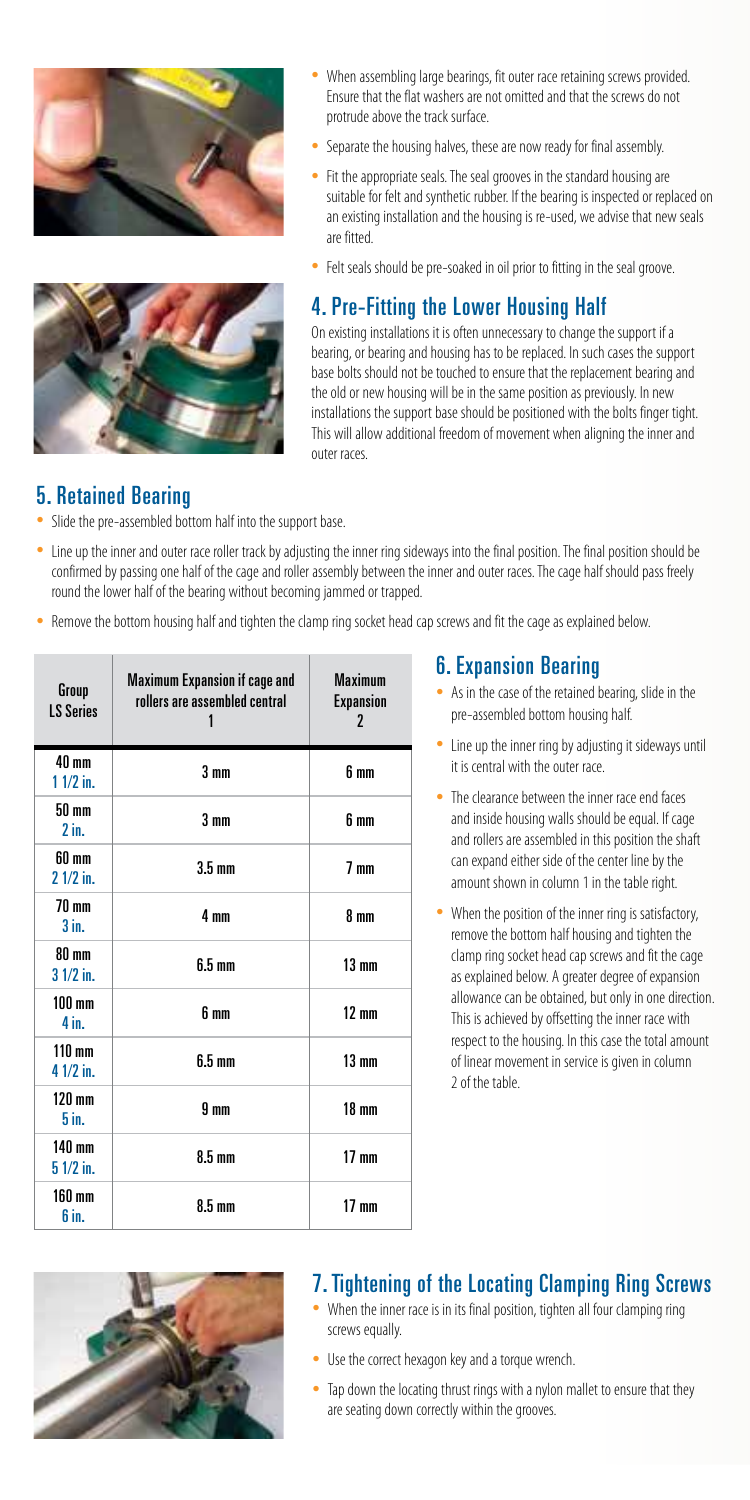|                                                                                                    | M4 |  | M5 M6 M8 M10 M12 M16 M20 M24                                                           |  |  |
|----------------------------------------------------------------------------------------------------|----|--|----------------------------------------------------------------------------------------|--|--|
| <b>Torque values</b><br>for inner locating<br>thrust ring socket<br>head cap screws<br>grade 12.9. |    |  | Nm   5.0   9.0   15   35   72   125   309   600   997                                  |  |  |
|                                                                                                    |    |  | $\vert \text{b} \cdot \text{ft} \vert$ 3.6   7.0   11   26   53   92   228   442   735 |  |  |

#### 8. Fitting the Cage

- Grease the inner race roller track and cage.
- Place the cage halves around the inner race ensuring that the match mark numbers on the edge of each cage half are the same and coincide at one joint.
- Press the cage halves into the clip ensuring that the roll pins are fully located.
- Check that the cage assembly runs freely on the inner race.
- Fully pack the cage and roller assembly with the correct type of grease.

#### 9. Final Fitting of the Housing

- Charge the bottom and upper housing halves with the correct amount of grease. Refer to the Lubrication Section for details.
- Lightly oil the spherical diameter of both housing and support and slide the bottom housing half into the support base.
- Lower the shaft with the assembled inner races and cages, until the rollers touch the tracks in the bottom half housing. Make sure that when the rollers in the retained bearing enter the outer race groove they do not damage the lips.
- Revolve the shaft by hand, the rollers should move freely between the thrust shoulders of the inner race and the lips of the retained outer race.
- Fit the upper housing half then tighten the housing joint screws. Check that there is no gap at the joints.



|                                                                                 |                  | M <sub>4</sub> | M5  | <b>M</b> | M <sub>8</sub> | M10 M12 M16 M20 |    |                  |     |  |
|---------------------------------------------------------------------------------|------------------|----------------|-----|----------|----------------|-----------------|----|------------------|-----|--|
| <b>Torque values</b><br>for housing<br>socket head<br>cap screws<br>grade 12.9. | <b>Nm</b>        | 4.0            | 7.0 | 11       | -27            | 54              | 94 | 231              | 434 |  |
|                                                                                 | $\mathbf{h}$ .ft | 2.6            | 5.0 | 8        | 20             | 40              | 69 | 170 <sub>1</sub> | 320 |  |

#### 10. Fitting The Retained and Expansion Bearing on Site to New Equipment

- Place the support base on the base plate into the approxi mate correct position. Fit and tighten base bolts to such an extent that the base can be moved if necessary.
- Place the shaft in position and check as indicated in paragraph 1.
- Locate the exact position for the Expansion and Retained inner race and line up the shaft, where necessary, as accu rate as possible with machine parts.
- Fit the inner race as explained in paragraph 2, and fully tighten the inner locating thrust ring screws. See previous table.
- Pre-assemble the outer race into the bottom housing halves and fit pins and screws where necessary to locate lipped outer race axially. See paragraph 3.
- Fit the cage and slide the bottom housing halves loaded with grease into support bases. Lower the shaft into the bottom half housing, paragraph 9.
- Check if the shaft alignment and center height is correct. If not, this must now be corrected and it may be necessary to loosen the Expansion or Retained inner race, both in order to move the shaft into the correct position. Check if the Expansion outer race is central to the inner ring or where necessary the inner race is offset to allow for shaft expansion. See previous table.
- If everything is satisfactory, tighten down the base bolts first, then if the inner races have to be moved again re-tighten the inner locating thrust ring screws.
- Load the upper housing half and cap and tighten the cap screws.
- Re-tighten and repeat the tapping down until the crews are fully tight.
- Torque values for the various screw sizes are given in the table opposite. If a screw is lost it must be replaced using a High Tensile Socket Head Cap Screw Grade, 12.9.



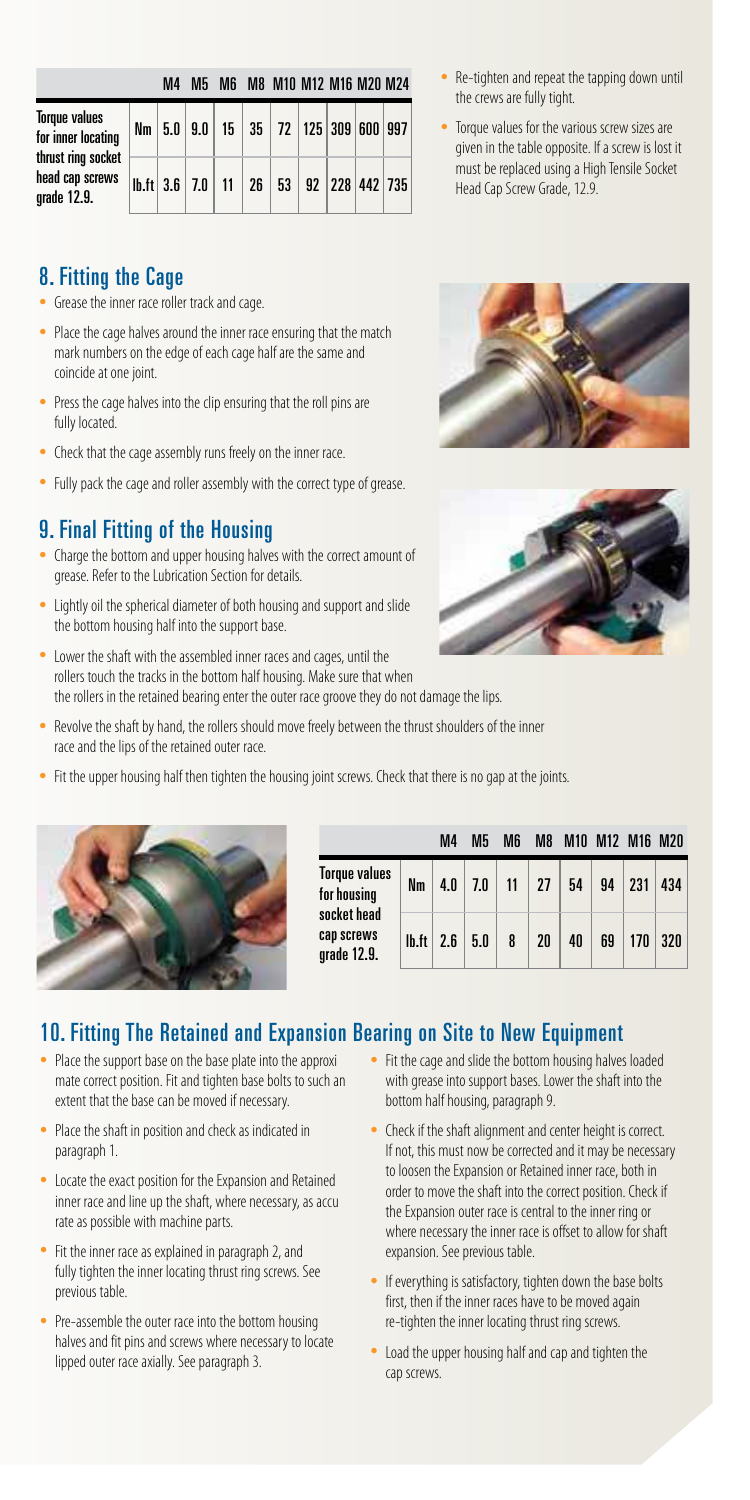## 11. Fitting the Support Cap

- Place the support cap over the upper housing half and engage the locating dowels at the joint.
- Using a nylon mallet, gently tap the support cap down to close the gap at the joints.
- Fit the bolts and tighten just enough to hold the support joints closed.
- At this point, rotate the shaft by hand. This will allow the spherical locating surfaces to correctly align.
- Tighten the cap bolts fully using a torque wrench. At this point the support base bolts should also be checked and tightened as required. Torque values for housing and support screws are given in the table on the right.

#### 12. Lubrication **GREASE**

Grease lubrication is suitable for most applications. Where bearing temperature is below 100°C, a grease which is suitable up to this temperature should be used.

For axial loads, an extreme pressure grease, usually marked E.P. grease must be used.

For temperatures above 100°C, high temperature greases must be used. Please contact our technical department.

For speeds up to 25% of the catalogue rating, fill the remaining housing space completely with grease.

For speeds between 25% and 50%, housings should be half full.

For speeds over 50%, a, all bearing parts should be fully packed with the remaining housing space left empty.

#### LUBRICATION INTERVALS

This depends largely on the loads, speeds, temperatures and surrounding conditions. As a guide the Expansion bearing should be greased at least 2 or 3 times per year, 1 or 2 shots (3ml) from a grease gun.

For the Retained bearing, depending on the thrust load and speed, 1 or 2 shots (3ml) every 2, 3 or 4 weeks depending on duty and experience. If in doubt, please contact our technical department.

Important Points for Bearing Selection, Assembly and Maintenance:-

#### SELECTIONS:

- 1. Bearing selection must always be based on the correct dynamic and static ratings. All loads should be assessed and the appropriate factors must be used to determine the effective load P.
- 2. Only one retained bearing should be fitted to a shaft for location or thrust. This applies also to a line shaft where a number of shafts are coupled together solidly. In such cases, the offsetting of the Expansion inner races must be considered to allow for shaft expansion.



|                                  |                       | M8 |    |    | M10 M12 M16 M20 M24  |  |
|----------------------------------|-----------------------|----|----|----|----------------------|--|
| Torque values<br>for support cap | <b>Nm</b>             | 27 | 54 |    | 94   231   434   760 |  |
| bolts grade 12.9                 | $\vert h.ft \vert 20$ |    | 40 | 69 | 170   320   560      |  |

- 3. Standard bearings in this catalogue are suitable for temperatures up to 140°C. For higher temperatures,
- special bearings must be considered. There will be a rating reduction between 5% and 40%. The use if a very special high temperature grease is of the utmost importance.
- 4. Very often the wrong type of seal is used. Seal selection should be based on the application, surrounding conditions (wet, dry or dirty), speed, temperature and shaft expansion.
- 5. For some applications, it may be necessary to consider special bearings.

#### ASSEMBLY:

- 1. Follow the assembly instructions carefully
- 2. Interchangeability Complete Expansion or Retained bearings can be interchanged with the correct housings.
- 3. A complete bearing and housing can be interchanged with correct support.
- 5. Ensure that all socket head cap screws are pulled up tightly, according to tables.
- 6. Load up the housings with the correct amount of grease in accordance with grease specifications.

#### **MAINTENANCE**

1. Lubricate the bearing at regular intervals and inspect visually during shutdown periods, if this is possible. It may be necessary to change the grease and fit new seals.